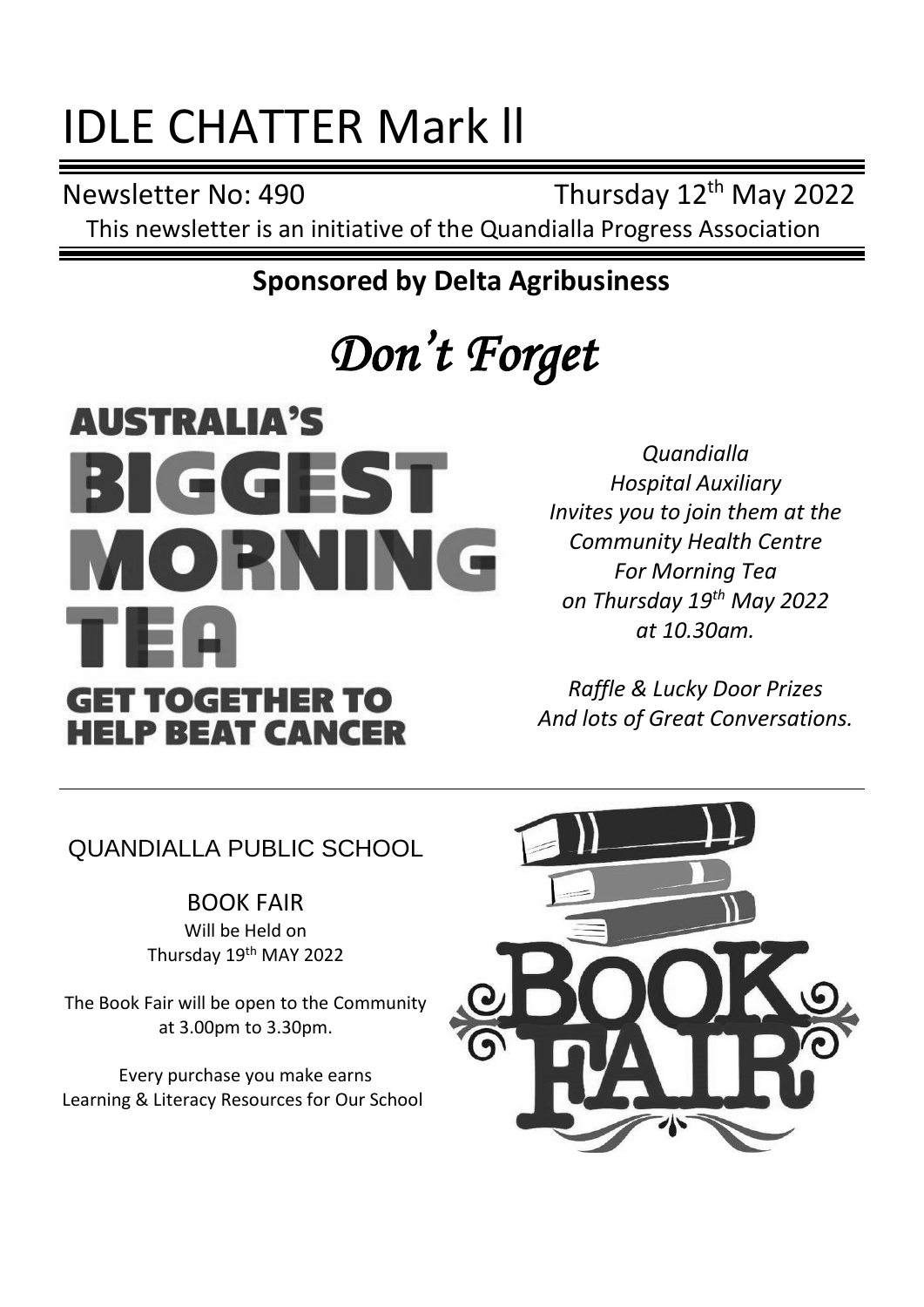### *Goodbye to a Friend*

*It is with sadness that I must say cheerio to Shirley Warren who passed away peacefully on Friday 29th April 2022.* My friendship with Shirley started with CWA in 2004 when Shirley and others answered the call to become members of our small branch, as it was on the brink of closing. In 2009 Shirley took on the position of President and worked tirelessly for the Branch and Quandialla's 4 Units until 2018.

Unfortunately, Shirley's health slowly started to fail her, and her mobility was affected. Even though Shirley's life had changed she always remained in good spirits and loved her visits with family and friends.

#### *Rest in Peace Shirley and Thank You for being my friend.*

*I would like to take this opportunity to extend my condolences to Shirley's family at this sad time.*

#### **QUANDIALLA FRIDAY NIGHT JACKPOTS:**

#### **Bland Hotel Joker Jackpot Draw ………**

The Joker Jackpot was not claimed and this week the jackpot will be \$720, and you have 6 chances to win a meat tray and a chance to choose the Joker Card.

#### **Quandialla Bowling Club Draws …………………..**

The Riverina Club Draw was claimed last week so this Friday the Riverina Jackpot will start again at \$500, and the Members Club Draw will jackpot to \$275.

Remember if your badge number is drawn for any of the jackpots YOU MUST BE AT THE CLUB to claim your prize when it is announced.

Good Luck Everyone

#### 90th Birthday in June Invite. *Ross Causer is celebrating his 90th birthday on the 15th of June.*

*His family will be hosting a continuous cuppa from 10 am until 3.30pm at Ross & Dimity's home – 13 Henry Place, Young.*

*Call in, to wish him well and share a laugh and a story, stay an hour or all day. Please do not bring any food, gifts or drinks.*

*If you cannot manage this midweek celebration, he will be home on the June Long weekend.*



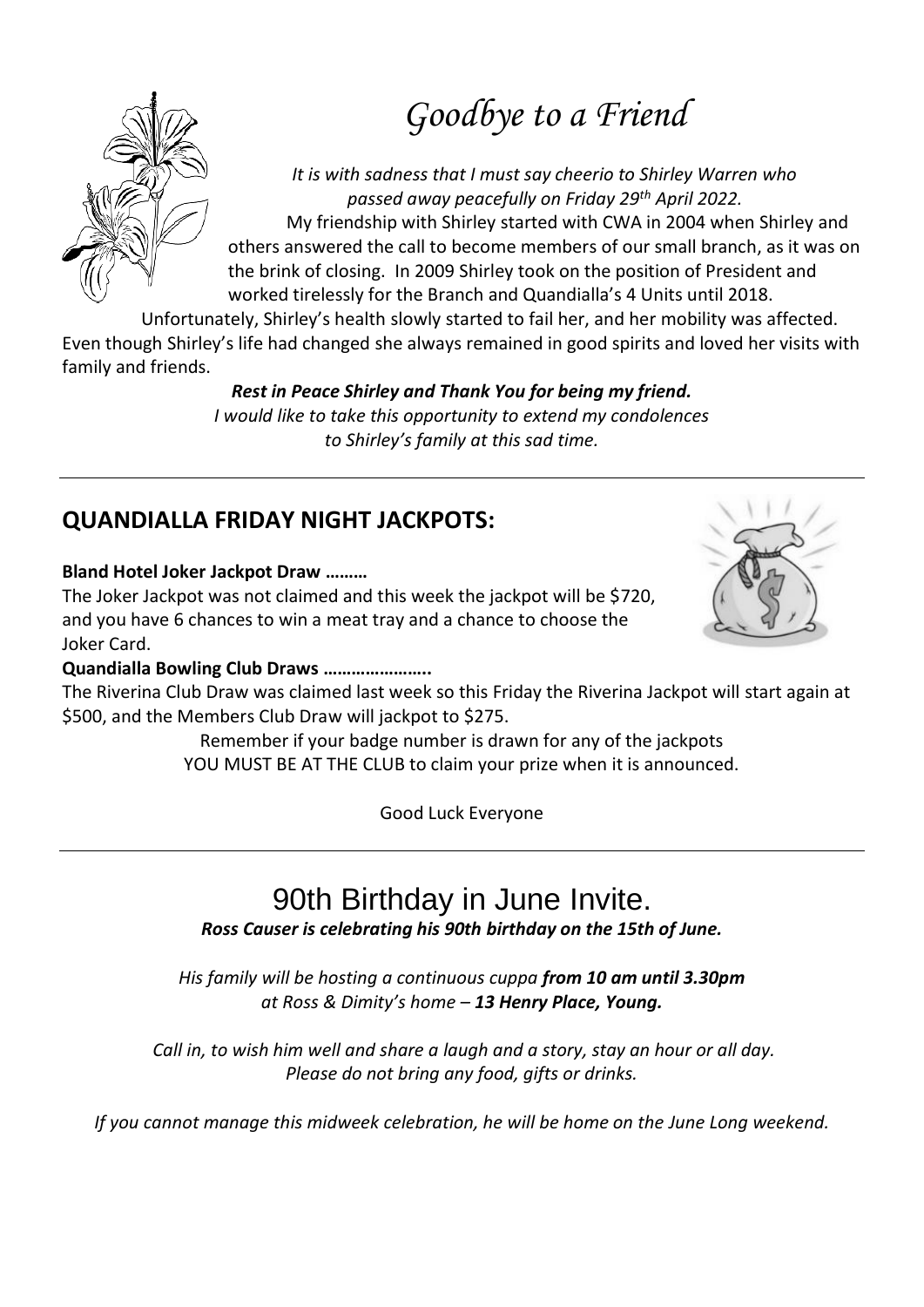

**BLAND HOTEL** Open: 12 Midday – Monday to Saturday

Meals available from the Bistro Lunch 12 to 2pm & Dinner 6.30pm to 8.30pm Dine In or Take Away & Don't Forget – Pizza Night on Wednesdays.

#### **QUANDIALLA SOLDIERS MEMORIAL HALL & PROGRESS ASSOCIATION**

The next General Meeting will be held on Wednesday 25<sup>th</sup> May at 7.30pm at the Bland Hotel Dining Room. All Welcome

#### **QUANDIALLA BOWLING CLUB NEWS**

**Friday 13th May opening at 6pm** – *Don't forget our Friday Night 12 Tray Meat Raffle, Also, the Riverina Jackpot & Members Draw.*

**Sunday 15th May opening at 10 am –** Sunday Papers available

#### **AS Ag Contracting**

ABN – 73323278018

Bobcat Hire – Rural Fencing – Stock Work – Mini Loader Hire Enquires please phone: Adam Slater – 0418 272465

#### **GROCERIES AVAILABLE in QUANDIALLA at the BLAND HOTEL**

Fresh Bread – Papers – Hot coffee!!!!!! Fruit / Veg & other necessities. Best meat pies (available frozen as well) & Car and Truck Batteries & Oil.

**Claiming the date:** Election Day Saturday 21st May 2022. Quandialla CWA Branch BBQ to be held in Third Street Quandialla. There will be Sausage & Steak Sandwiches, cold drinks for sale on this day.

Cherie Edgerton – President – Quandialla CWA Branch